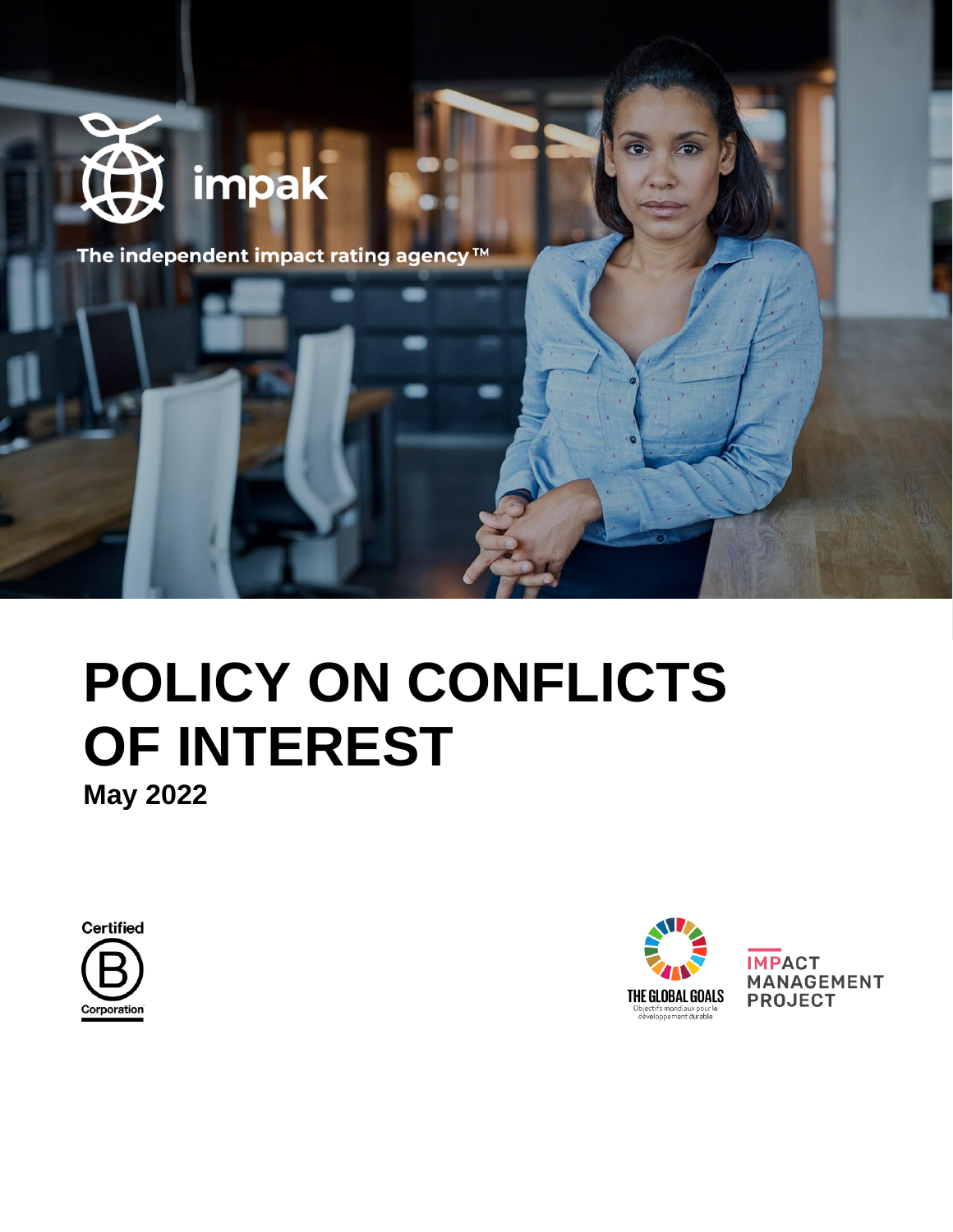*The present policy is disclosed in accordance with Point 1 of Section E of Annex I to Regulation (EC) 1060/2009 of the European Parliament and of the Council of 16 September 2009 on Credit Rating Agencies (the "CRA Regulation") and should be read together with impak Finance's List of actual and potential conflicts of interest available on impak Finance's Website. This policy is to ensure that impak Finance complies with obligations under the CRA regulation relating to the prevention, identification, management and disclosure of conflicts of interest. Despite the fact that impak Finance is not a credit rating agency and therefore not subject to CRA rules and regulation, it has decided to adopt the highest regulatory standards of the sector on a best efforts basis in anticipation of expected future regulatory changes for extra-financial rating agencies. The present policy is applicable to impak Finance employees.*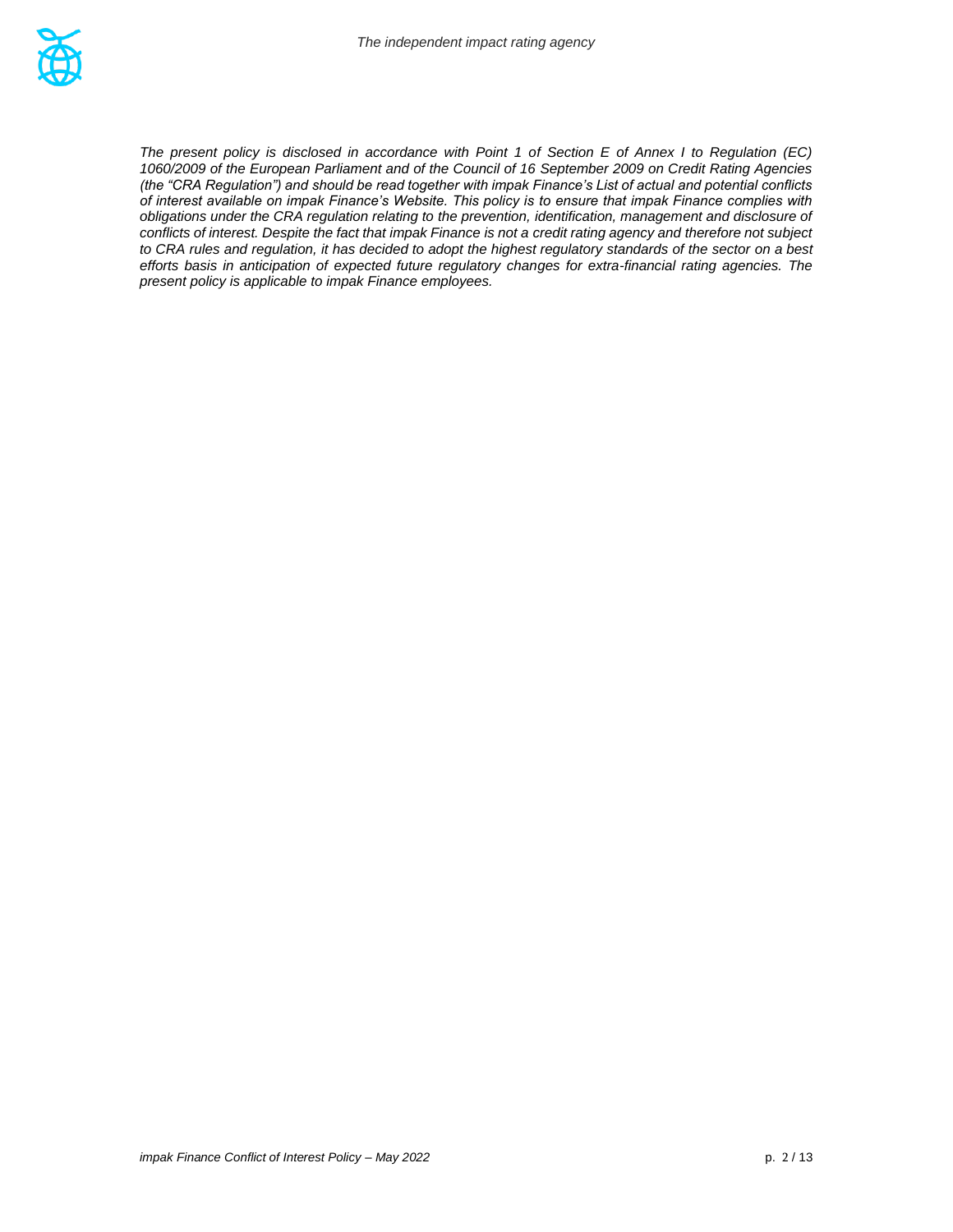

#### **Table of Contents**

| 1.  |                                                                                                     |  |
|-----|-----------------------------------------------------------------------------------------------------|--|
| 1.1 |                                                                                                     |  |
|     | 1.1.1                                                                                               |  |
|     | 1.1.2                                                                                               |  |
| 1.2 | Process to ensure compliance with general conflicts of interest requirements5                       |  |
|     | As regards to potential conflicts of interest with related third parties 5<br>1.2.1                 |  |
|     | As regards to potential conflicts of interest arising from rating the underlying portfolio<br>1.2.2 |  |
|     | As regards to potential conflicts of interest arising from ancillary services 5<br>1.2.3            |  |
| 2.  | Identification and disclosure of actual or potential conflict of interest  6                        |  |
| 3.  |                                                                                                     |  |
| 3.1 |                                                                                                     |  |
| 3.2 |                                                                                                     |  |
| 3.3 |                                                                                                     |  |
| 3.4 |                                                                                                     |  |
| 3.5 |                                                                                                     |  |
| 3.6 |                                                                                                     |  |
| 3.7 |                                                                                                     |  |
| 3.8 |                                                                                                     |  |
| 4.  | Segregation of the rating / scoring process from fee discussions  9                                 |  |
| 5.  |                                                                                                     |  |
| 5.1 |                                                                                                     |  |
| 5.2 |                                                                                                     |  |
| 5.3 |                                                                                                     |  |
| 6.  |                                                                                                     |  |
| 7.  |                                                                                                     |  |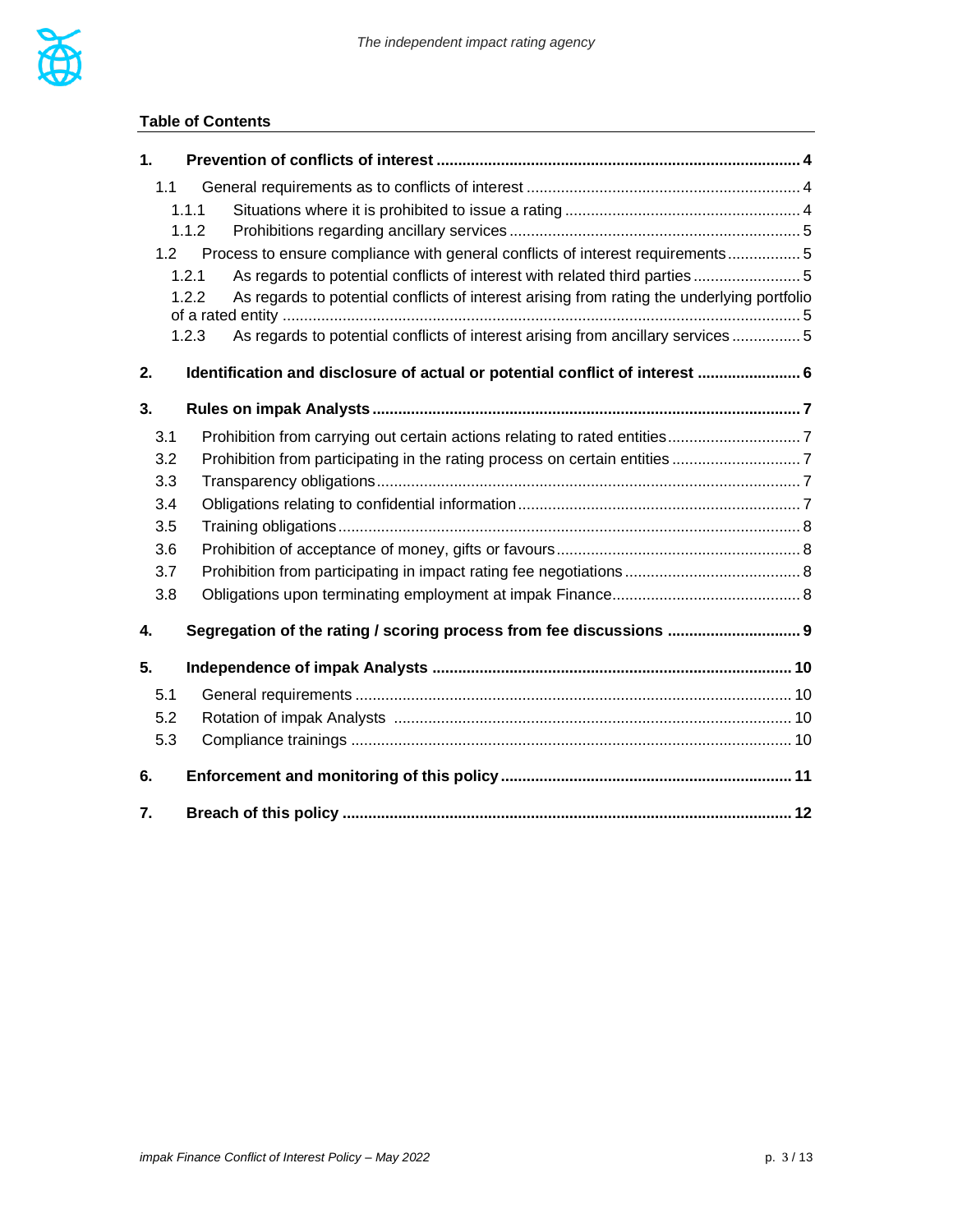

# <span id="page-3-0"></span>**1. Prevention of conflicts of interest**

#### <span id="page-3-1"></span>**1.1 General requirements as to conflicts of interest**

Provided that the information is known or should be known by impak, the obligations mentioned in the below points shall relate to impak employees.

#### <span id="page-3-2"></span>1.1.1 Situations where it is prohibited to issue a rating

impak Finance shall not issue an impak rating / impak Score in any of the following circumstances.

- Situations concerning Rating Analysts:
	- $\circ$  An impak Score Analyst, directly or indirectly, owns financial instruments of the rated entity or a related third party or has any other direct or indirect ownership interest in that entity or party, other than holdings in diversified collective investment schemes, including managed funds such as pension funds or life insurance;
	- $\circ$  An impak Score Analyst is a member of the administrative or supervisory board of the rated entity or a related third party; or
	- o An impak Score Analyst has had a recent employment, business or other relationship with the rated entity or a related third party which may cause a conflict of interest.
- Situations concerning impak Finance:
	- $\circ$  impak Finance, directly or indirectly, owns financial instruments of the rated entity or a related third party or has any other direct or indirect ownership interest in that entity or party, other than holdings in diversified collective investment schemes, including managed funds such as pension funds or life insurance;
	- $\circ$  The impak Score is issued with respect to the rated entity or a related third party directly or indirectly linked to impak Finance by control;
	- $\circ$  The impak Score is issued with respect to a rated entity or a related third party which holds, directly or indirectly, 25% or more of impak's capital or voting rights;
- Situations concerning impak' shareholders:
	- $\circ$  A shareholder holding 25% or more of impak's capital or voting rights or a person otherwise in a position to exercise significant influence on impak's business activities, holds, directly or indirectly, 25% or more of either the capital or the voting rights of the rated entity or of a related third party, or of any other ownership interest in that rated entity or third party, excluding holdings in diversified collective investment schemes and managed funds such as pension funds or life insurance, which do not put them in a position to exercise significant influence on the business activities of the scheme;
	- o A shareholder holding 25% or more of impak's capital or the voting rights or a person otherwise being in a position to exercise significant influence on impak Finance business activities, is a member of the administrative or supervisory board of the rated entity or a related third party;

In addition. in accordance with the CRA Regulation, shareholders holding, directly or indirectly, at least 25 % of impak Finance's capital or voting rights or being otherwise in a position to exercise significant influence on impak Finance's business activities:

- shall, on a best efforts basis, refrain from, and disclose appropriately if this is the case:
	- a. holding 25 % or more of the capital of any other impact rating agency;
	- b. having the right or the power to exercise 25 % or more of the voting rights in any other impact rating agency;
	- c. having the right or the power to appoint or remove members of the administrative or supervisory board of any other impact rating agency;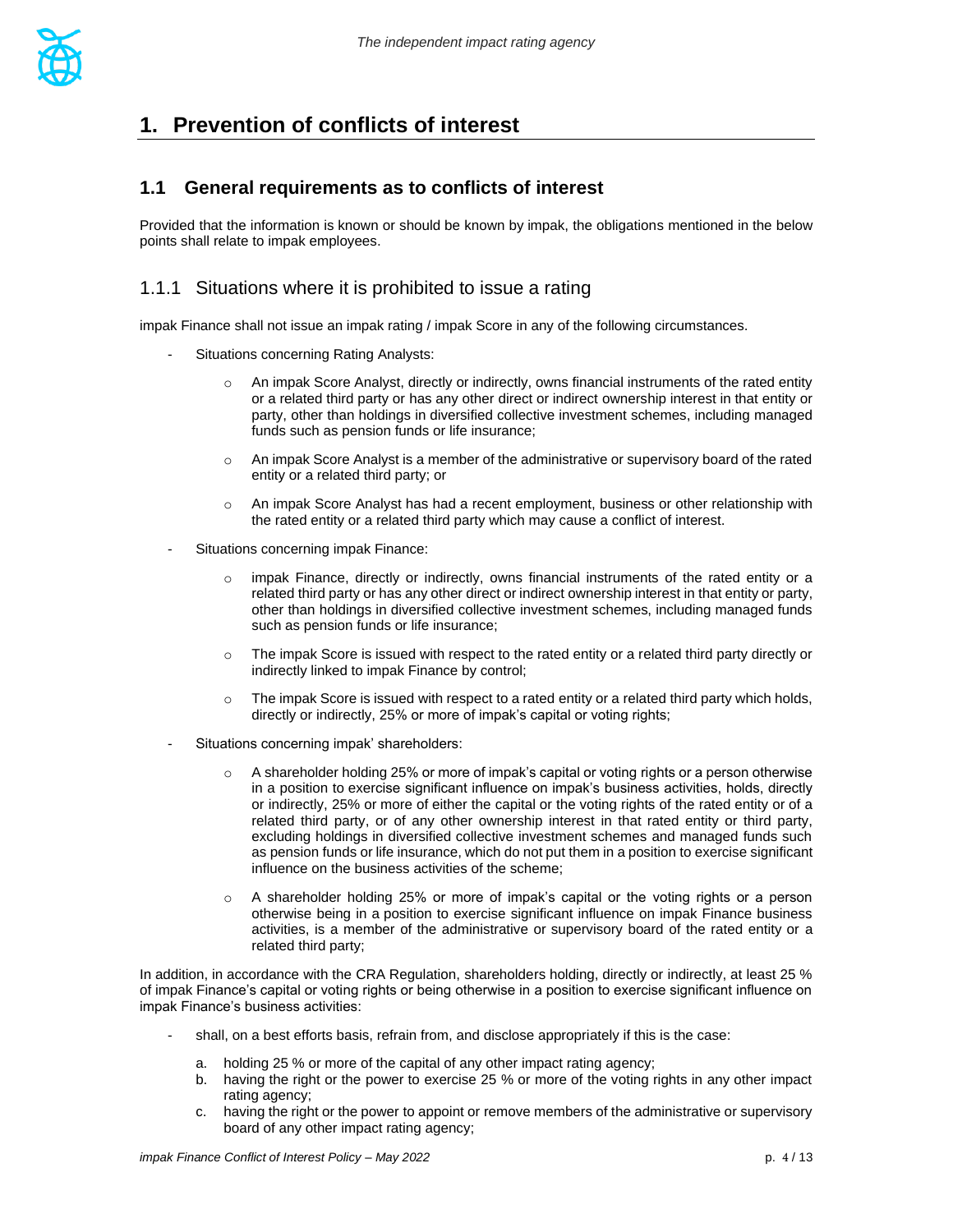

- d. being a member of the administrative or supervisory board of any other impact rating agency;
- e. exercising or having the power to exercise control or a dominant influence over any other impact rating agency.

The prohibition referred to above does not apply to holdings in diversified collective investment schemes, including managed funds such as pension funds or life insurance, provided that the holdings in such schemes do not put the shareholder in a position to exercise significant influence on the business activities of those schemes. The prohibitions referred to in point (a) to (e) do not apply to investments in other impact rating agencies belonging to the same group of impact rating agencies.

#### <span id="page-4-0"></span>1.1.2 Prohibitions regarding ancillary services

In order to avoid conflict of interest arising from the provision of ancillary services, impak Finance will not provide consultancy or advisory services to rated entities or related third party regarding their corporate or legal structure, assets, liabilities or activities. The list of accepted and prohibited ancillary services provided by impak Finance is available on impak's Website.

#### <span id="page-4-1"></span>**1.2 Process to ensure compliance with general conflicts of interest requirements**

#### <span id="page-4-2"></span>1.2.1 As regards to potential conflicts of interest with related third parties

impak Score Analysts and shareholders holding more than 25% of impak Finance's capital or voting rights shall regularly fill in a Conflict of Interest Statement that should also be updated immediately in case of relevant changes and in any case will be updated annually. Impak Compliance Office will ensure compliance with this policy. Finally, impak Finance and impak Score Analysts shall refrain from doing and communicating any preliminary or draft ratings: the communication with rated entity and related third party shall strictly follow the rules set out in the impak Rating Process.

#### <span id="page-4-3"></span>1.2.2 As regards to potential conflicts of interest arising from rating the underlying portfolio of a rated entity

In case a client of impak (e.g. asset manager, financial institution, fund manager) is also an issuer and impak has received the mandate to rate the underlying investment portfolio of the client, impak will disclose the potential conflict of interest on its website and a separate impak Analyst performs the analysis. Data will be stored on separate drives and Impak Compliance Office will closely monitor the situation through regular internal audits. Finally, the review process shall also be reinforced.

#### <span id="page-4-4"></span>1.2.3 As regards to potential conflicts of interest arising from ancillary services

In case an issuer has purchased permitted ancillary services prior to rating or should an issuer purchase permitted ancillary services from impak after the rating's publication, impak will ensure that the ancillary services are disclosed on its list of potential conflicts of interest and that a separate impak Analyst performs the analysis. Data will be stored on separate drives and Impak Compliance Office will closely monitor the situation through regular internal audits. Finally, the review process shall also be reinforced.

Prior to deciding whether to initiate the rating process of a rated entity, impak verifies whether the rated entity or related third party has received impak prohibited ancillary services, in which case, no rating shall be issued. Conversely, impak shall ensure that impak does not provide prohibited ancillary services to rated entities.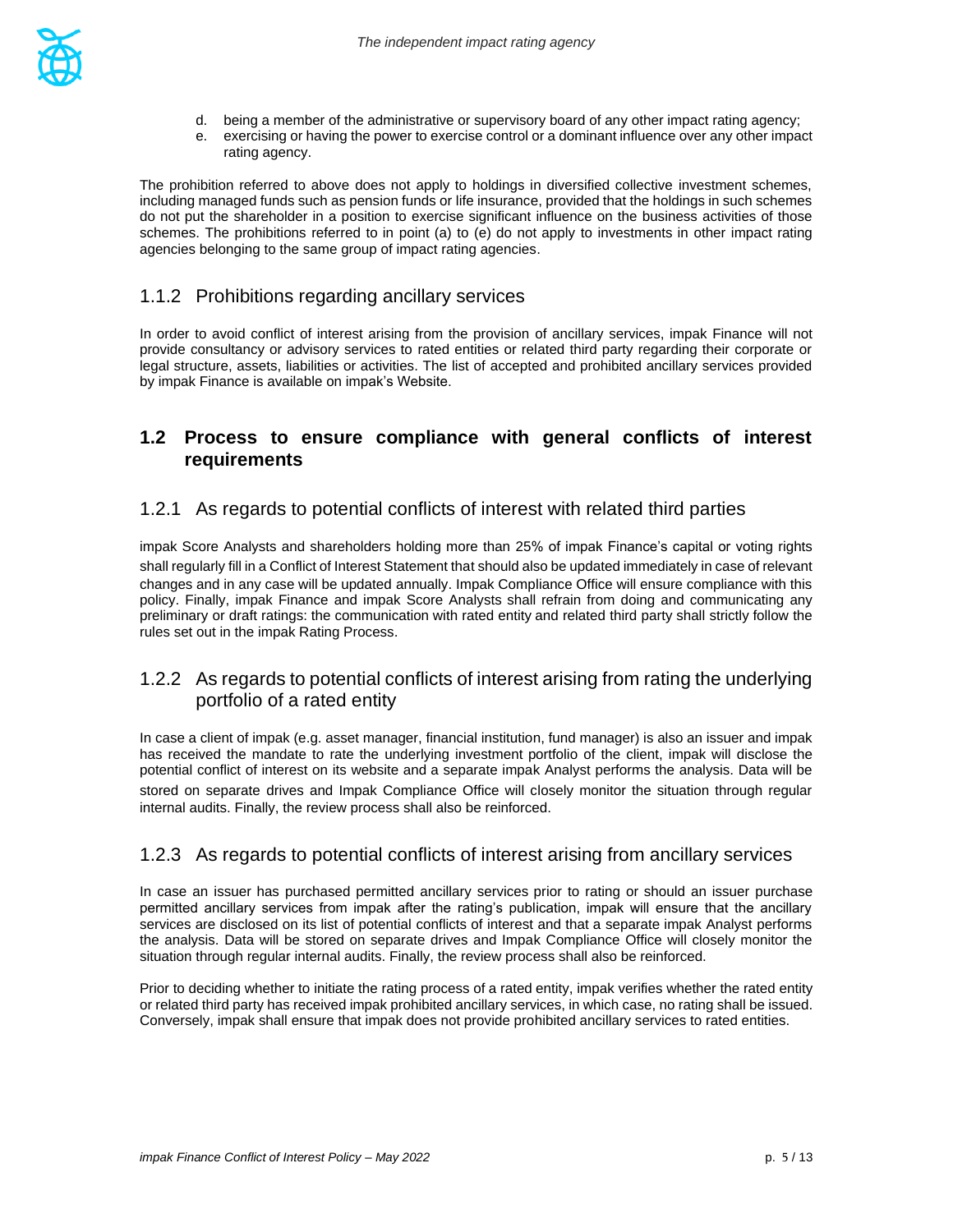

### <span id="page-5-0"></span>**2. Identification and disclosure of actual or potential conflict of interest**

impak shall carry out on a regular basis, an internal assessment identifying:

- any potential conflicts of interest with related third parties,
- any potential conflicts of interest arising from the carrying out of ancillary services,

On the basis of such internal assessment, impak shall establish and update on a regular basis an Inventory of Conflicts of Interest listing potential and actual conflict of interests. Such Inventory is available on the impak Website.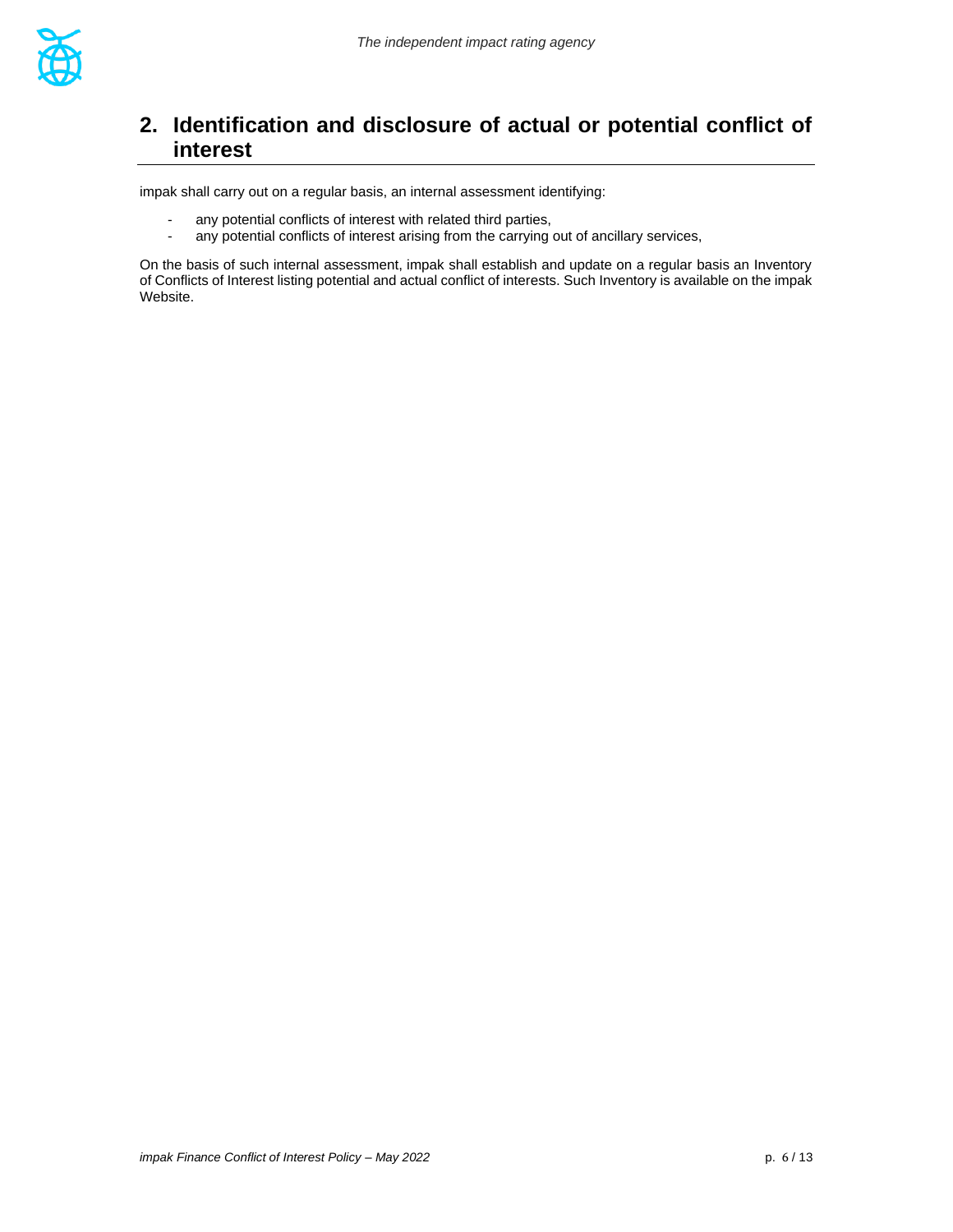

# <span id="page-6-0"></span>**3. Rules on impak Analysts**

#### <span id="page-6-1"></span>**3.1 Prohibition from carrying out certain actions relating to rated entities**

impak Analysts, persons closely associated with them (e.g., spouse, or dependent) and entities managed by impak Analysts shall not buy or sell or engage in any transaction in any financial instrument issued, guaranteed, or otherwise supported by any rated entity within their area of primary analytical responsibility other than holdings in diversified collective investment schemes, including managed funds such as pension funds or life insurance.

#### <span id="page-6-2"></span>**3.2 Prohibition from participating in the rating process on certain entities**

impak Analysts shall not participate in or otherwise influence the determination of an impact rating/score of any particular rated entity if impak Analysts or persons closely associated with them:

- own financial instruments of the rated entity, other than holdings in diversified collective investment schemes;
- own financial instruments of any entity related to a rated entity, the ownership of which may cause or may be generally perceived as causing a conflict of interest, other than holdings in diversified collective investment schemes;
- have had a recent employment, business or other relationship with the rated entity that may cause or may be generally perceived as causing a conflict of interest.

#### <span id="page-6-3"></span>**3.3 Transparency obligations**

If impak Analysts become involved in a business or personal relationship with a rated entity (including, for example, a personal relationship with an employee of a rated entity), they shall disclose it to the impak Compliance Officer. More generally, impak Analysts shall inform the impak Compliance Officer of any situation that may create an actual or potential conflict of interest.

#### <span id="page-6-4"></span>**3.4 Obligations relating to confidential information**

#### 3.4.1 Confidential information obtained during the rating process

When rating /researching companies and forming an opinion, impak Finance does not sign any confidentiality agreement with rated entities. impak Finance does not collect, ask for, or use any information that would be identified by an issuer as information that is not to be disclosed to stakeholders, or that would be identified as being privileged, non-public, secret, confidential or sensitive. It is a position of principle that is firm and clear, and which must not be subject to exceptions. It has a triple purpose:

- 1. Prevent legal risks related to the access, possession, or dissemination of privileged information;
- 2. Respect the principle of equal treatment between the companies under review and avoid asymmetry of information when forming our opinions for clients;
- 3. Make the analysis comply with our methodology, which defines impact, social and environmental responsibility as a corporate commitment to be accountable to stakeholders through sincere, accurate, complete and accessible information.

#### 3.4.2 Confidential information obtained from clients

Given impak Finance's primary activity and ancillary services, impak Finance is bound to handle confidential data that is not related to the rating process. Impak Finance is committed to strictly respecting the confidentiality of clients' data.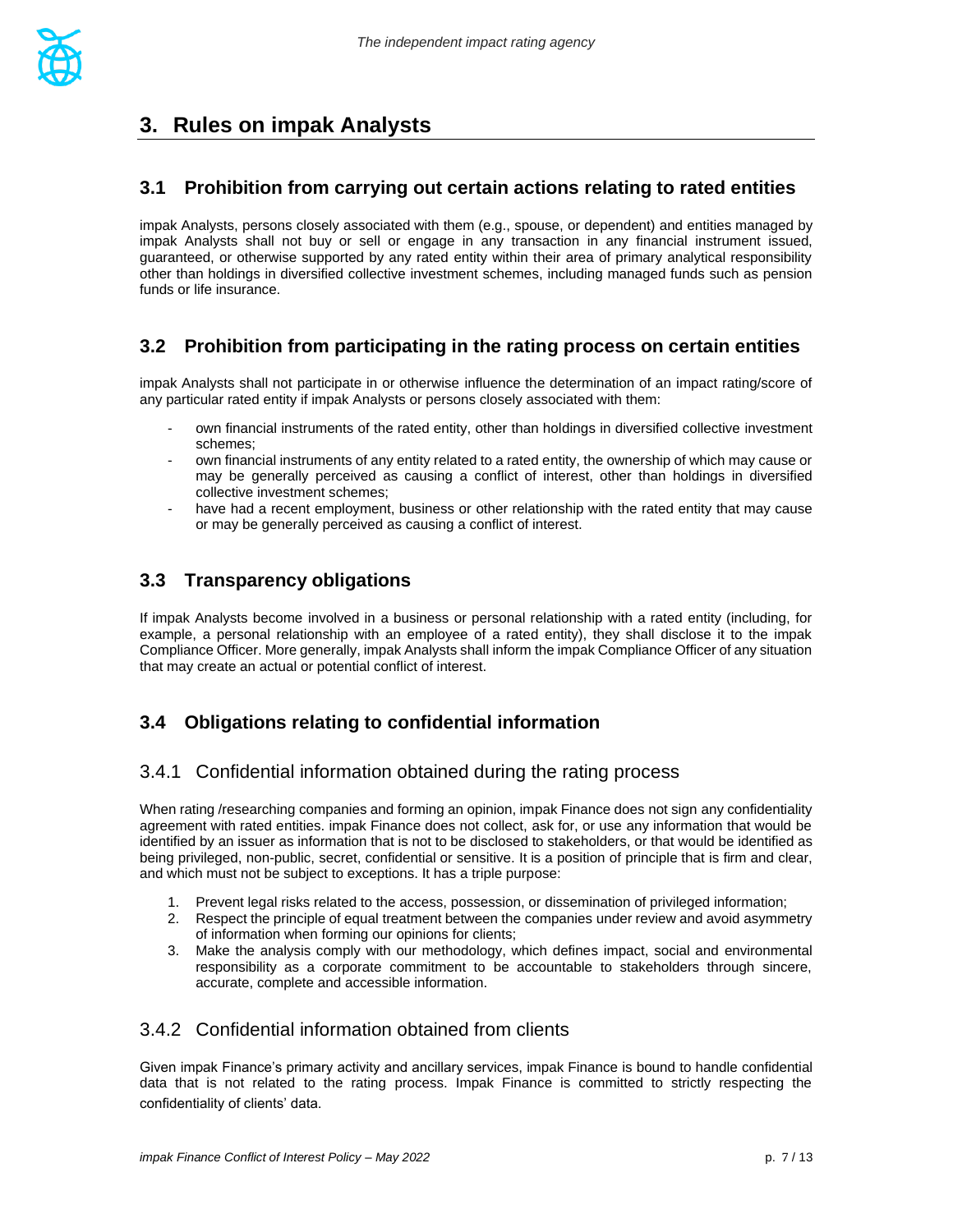

impak Employees shall take all reasonable measures to protect confidential information and records in possession of impak from fraud, theft or misuse. impak Employees are prohibited from:

- using or sharing confidential information for the purpose of trading financial instruments, or for any other purpose except the conduct of the impact rating activities;
- disclosing confidential information entrusted to impak with other Employees, impak Analysts or other persons where disclosure is not necessary in connection with impak's rating activities;
- using or disclosing confidential information received from a rated entity or related third party in violation of the terms of any applicable agreement or mutual understanding that impak Finance will keep the information confidential
- disclosing any confidential information about impact ratings, possible future impact ratings of impak, except to the rated entity or a related third party in the conditions laid down in the impak Rating Process.

Impak Finance ensures that its confidentiality and non-disclosure policies will not undermine the quality, independence and integrity of its ratings and research.

#### <span id="page-7-0"></span>**3.5 Training obligations**

<span id="page-7-1"></span>impak Analysts shall attend the mandatory compliance trainings organised regularly by the impak Compliance Officer and undergo the relevant examinations.

#### **3.6 Prohibition of acceptance of money, gifts or favours**

impak Analysts and persons closely associated with them, shall not solicit or accept money, gifts or favors from anyone with whom impak Finance does business. This shall apply to any tangible favor or gifts, other than business supplies (such as pens and note pads) or food and beverage of a value exceeding 50 Euros or 100 Canadian Dollars. In case of receiving an unsolicited gift or favour from a person or entity with which impak Finance does business, including a rated entity or related third party, impak Analysts shall report to the impak Compliance Officer who shall advise on the appropriate procedure to follow. In case of any doubts about this prohibition, impak Analysts shall refer to the impak Compliance Officer.

For research-related visits and field trips to rated entities, employees are required to seek approval beforehand from the Compliance Manager. The estimated value of company-paid trip expenses (including travel and lodging costs, food and entertainment, etc.) should not exceed 2,000 EUR or 3,000 CAD annually. The Compliance Manager maintains records on trips to rated entities to ensure compliance with this restriction.

<span id="page-7-2"></span>Employees are permitted to entertain clients or prospects during the course of their ordinary business activities, provided this entertainment is not greater than 100 EUR or 150 CAD per person.

#### **3.7 Prohibition from participating in impact rating fee negotiations**

<span id="page-7-3"></span>Under no circumstances, shall impak Analysts initiate or participate in negotiations regarding fees or payments with any rated entity, related third party or any person directly or indirectly linked to the rated entity by control.

#### **3.8 Obligations upon terminating employment at impak Finance**

Upon terminating their employment at impak Finance, impak Analysts shall carry out an exit interview with the impak Compliance Officer. After terminating their employment at impak Finance, impak Analysts shall not take up a key management position with a rated entity or a related third party within six months of the issuing of an impact rating and shall, in any event, inform impak Finance if they join a rated entity after.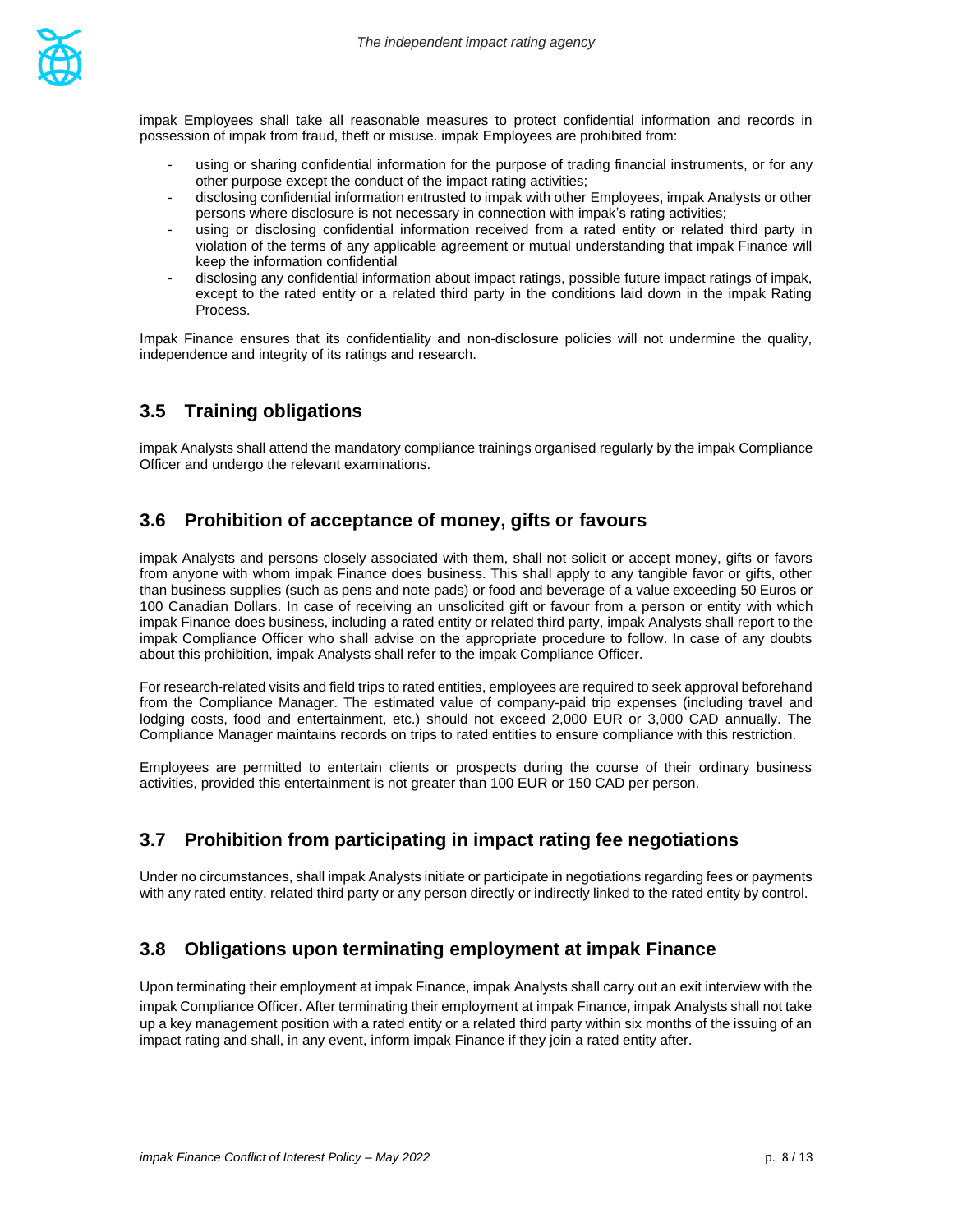

# <span id="page-8-0"></span>**4. Segregation of the rating / scoring process from fee discussions**

Any potential fee discussions are handled exclusively by impak Business Development Team members and Analysts do not participate in any fee discussions nor have access to any fee-related information.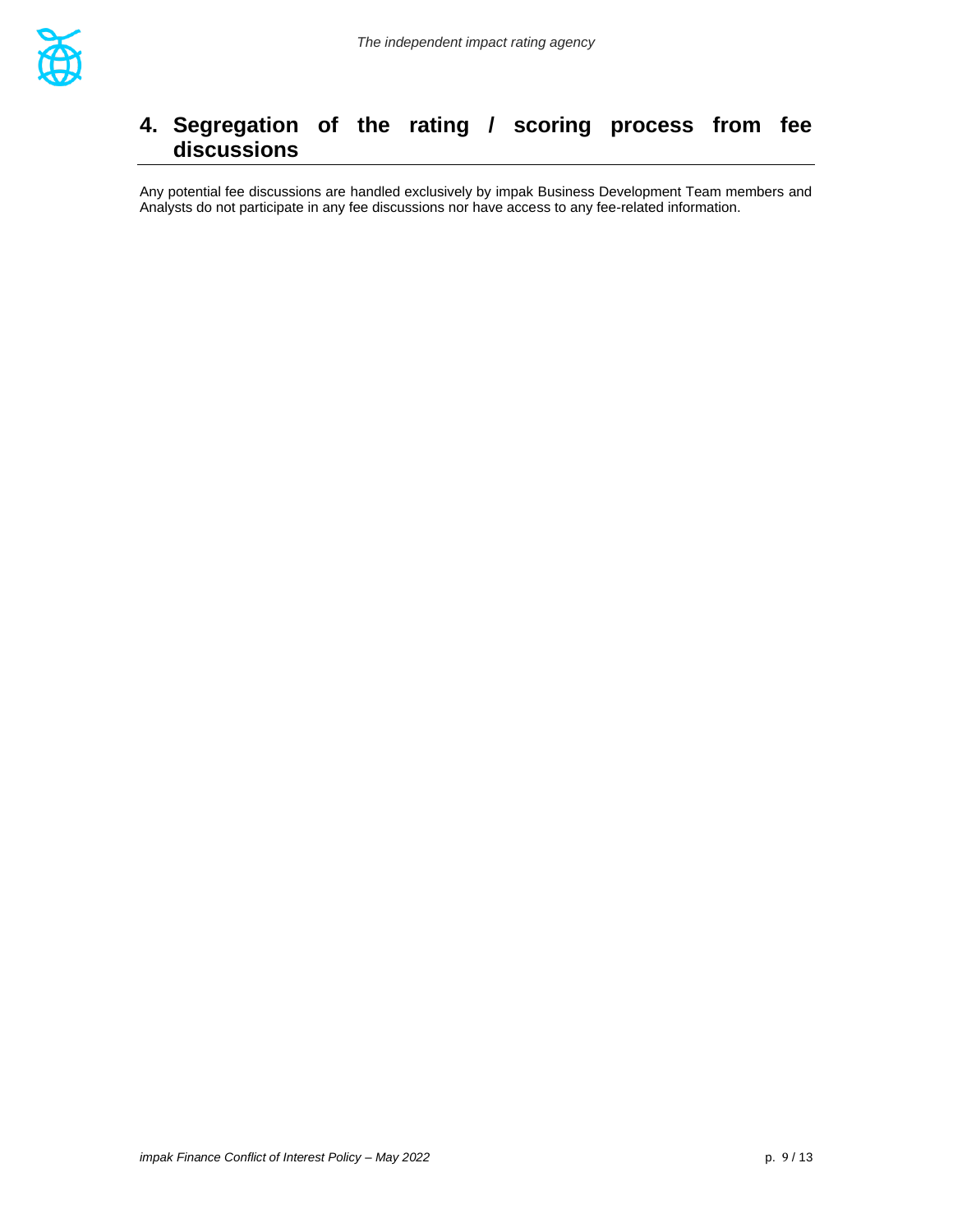

# <span id="page-9-0"></span>**5. Independence of impak Analysts**

#### <span id="page-9-1"></span>**5.1 General requirements**

impak Finance ensures that:

- impak Analysts have the necessary resources and expertise to carry out their mission and meet the usual qualification requirements standards;
- impak Analysts have direct access to the CCO, CEO and the Board of Directors for whistleblowing;
- impak Analysts strictly comply with the impak Rating Process which is designed to ensure that impak Analysts carry out their rating activities in an objective and unbiased way;
- the performance evaluation and compensation of impak Analysts is not linked to the business performance of impak Finance and arranged so as to ensure the independence of their judgements, in accordance with the impak Analysts Recruitment and Evaluation Policy.
- impak Finance Employees, including the members of impak Finance Board of Directors, other than impak Analysts, do not participate in any capacity in the decision process with respect to impact ratings or seek to cause an Analyst to reach any particular conclusion on an impact rating or alter any conclusion arrived at by such Analyst.

#### <span id="page-9-2"></span>**5.2 Rotation of impak Analysts**

impak Finance shall ensure, on a best effort basis, that analysts involved in impact rating activities related to the same rated entity or a related third party rotate on a regular basis. The Head of Impact shall enforce the rotation mechanism and impak Compliance Office shall monitor it.

#### **5.3 Termination of impak Analysts' employment**

Where an Analyst terminates his or her employment at impak Finance, impak Compliance Function shall remind the prohibition to join a rated entity within six months of the termination of his or her employment and of the obligation to inform impak Finance if he or she joins a rated entity thereafter. impak Compliance Officer shall monitor during the legal timeframe that Analysts comply with these obligations.

#### <span id="page-9-3"></span>**5.4 Compliance trainings**

impak Compliance Office shall organise at regular time intervals compliance training to impak employees which shall cover in particular the rules set out in impak Finance's Internal Conflict of Interest Policy as well as specific trainings to impak Analysts.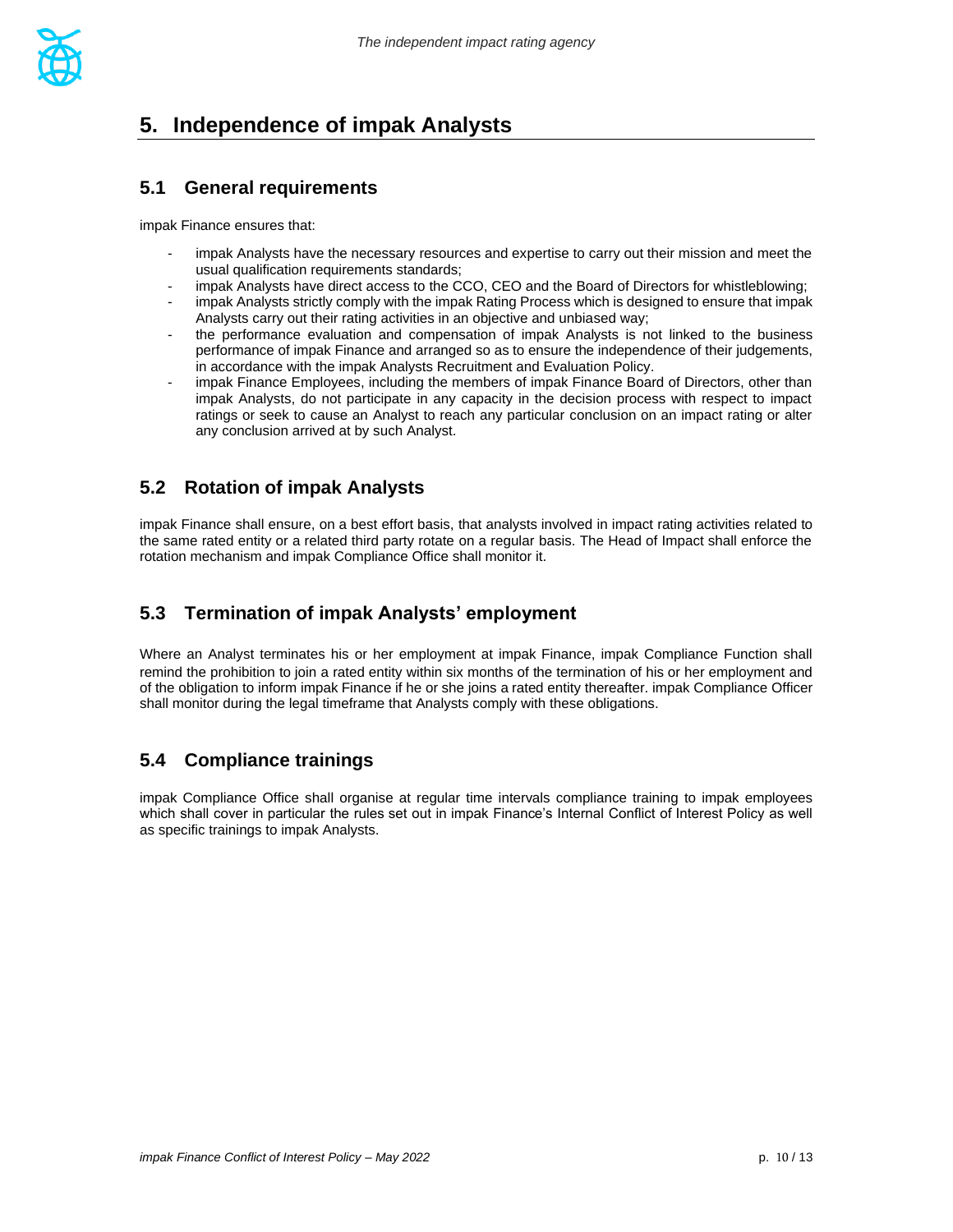

# <span id="page-10-0"></span>**6. Enforcement and monitoring of this policy**

impak Finance CEO shall have the overall responsibility to enforce this policy and the specific responsibilities assigned to them in this policy. impak Compliance Office shall have the responsibility to ensure that the policy is enforced and applied by all relevant impak Employees for whom this policy applies. In addition, impak Compliance Office shall have the specific task of monitoring the effectiveness of measures and procedures instituted to ensure that any conflicts of interest are identified, eliminated or managed and disclosed.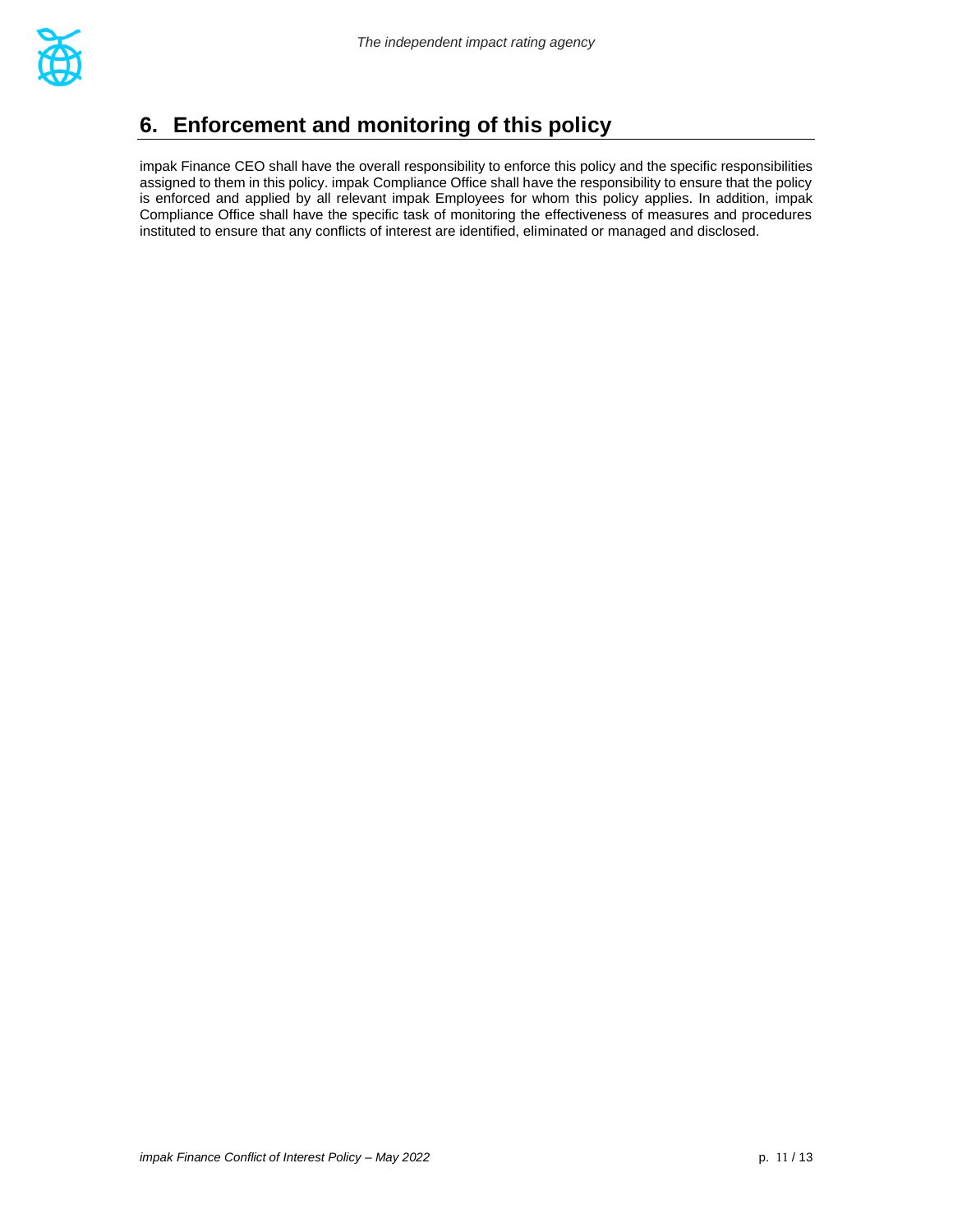

# <span id="page-11-0"></span>**7. Breach of this policy**

Any impak Employee who violates this policy may be subject to discipline by impak Finance, up to and including termination of employment.